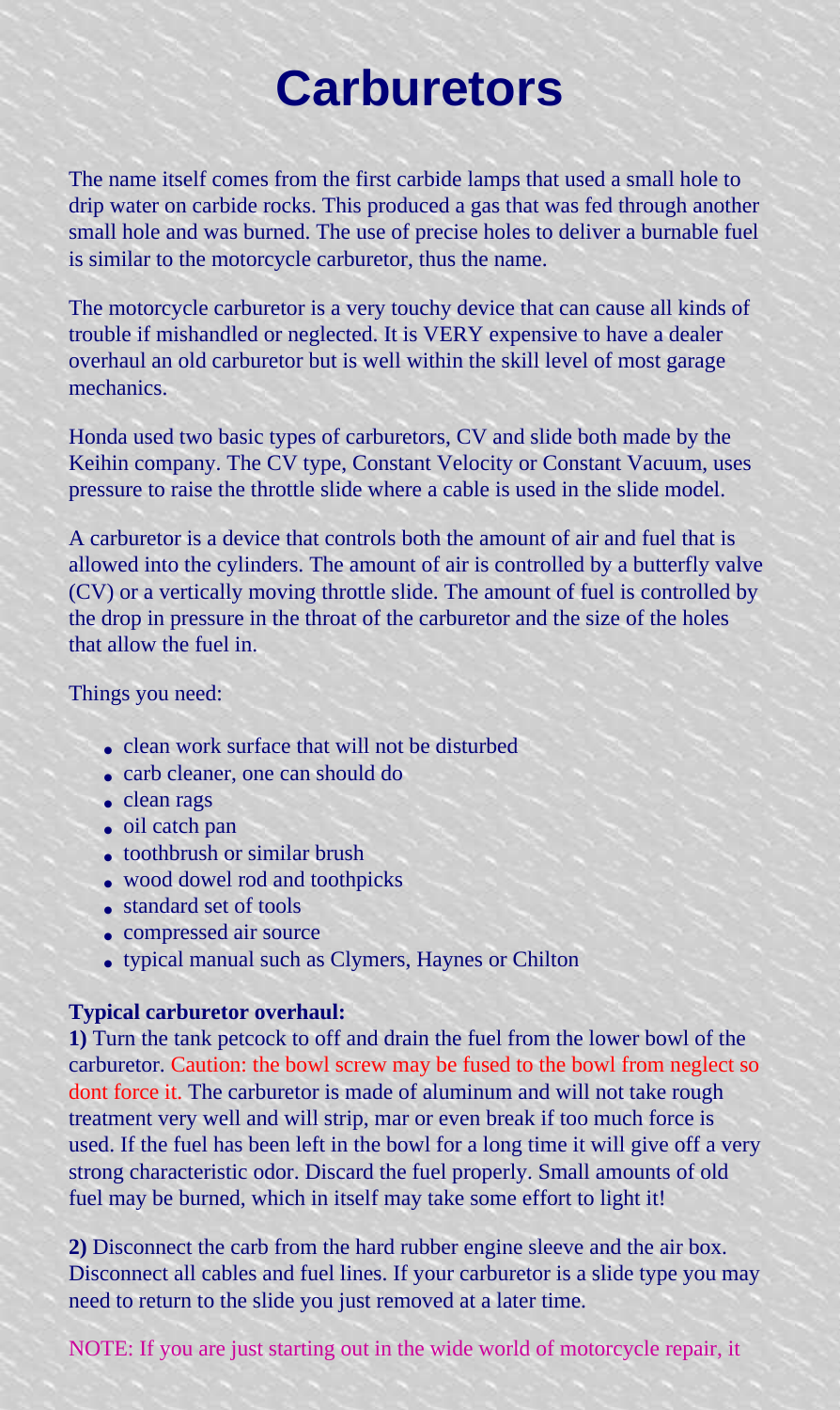may be wise to attach labeled tape to all things removed for future reference. I didnt for my first carburetor rebuild and really boobed it up! A small notebook will also help out if you make notes.

NOTE: If your bike has 2 or 4 carbs that are ganged together, do not separate them but leave them in a group.

**3)** Set the carburetor on your work surface with a shop towel underneath. Remove the 4 bowl screws and tap on the bowl with the handle of your screwdriver until it drops off, it may stick. Remove the bowl drain screw and check its washer. Many times this washer is damaged and will need replacing. Clean the bowl.

**4)** Now you get your first look at the damage! If this carb, like so many, has been sitting in the bike for years without use, it will be all gummed up or even corroded! The lighter components of gasoline tend to vaporize off leaving the heavier ones, also known as varnish.

#### **5) FLOAT:**



Remove the float pin. If it does not want to come out, you need to heat it up. I use a heat gun but a small torch or even matches will work. Caution: remember that this IS gas and it is flammable! I dont recommend that you beat on the small pin to remove it since the two posts that hold it in place are aluminum and will break! The float will be brass or plastic

depending on the age of the bike. If brass, inspect for holes or major kinks in the hollow float and replace if found. The plastic float does not suffer from these problems but may be cracked and need replacing.

NOTE: carburetor rebuild kits can be purchased from a dealer and will usually have all the parts needed to replace worn or damaged items. Although most of the time I find such a kit is not needed, I would hold off until you know for sure.

#### **6) FLOAT VALVE and SEAT:**

The small torpedo shaped piece of metal hanging from the float is the float valve. Clean it up and check if the nipple-like pin in the top (closest to the float) moves in and out freely. If it doesnt, soak it in carb cleaner until it moves freely. This spring driven nipple serves as a shock absorber to hold the valve in place. Check the beveled end of the valve for any grooves from wear. If you can see one clearly you may want to replace it. Later valves have a rubber beveled end and normally are OK.

The float valve seat is the round brass hole that the float valve sits in. Clean and check it for wear. The seat can be screwed in, fitted with a washer or even pressed in (no removal) so check before removing.

# **7) FUEL JETS:**

The term jet refers to any device, normally brass on motorcycles, that has a small hole. Your carb can have 2, 3 or even 4 jets depending on the model and year. Remove the small brass jet(s). They may be screwed in (they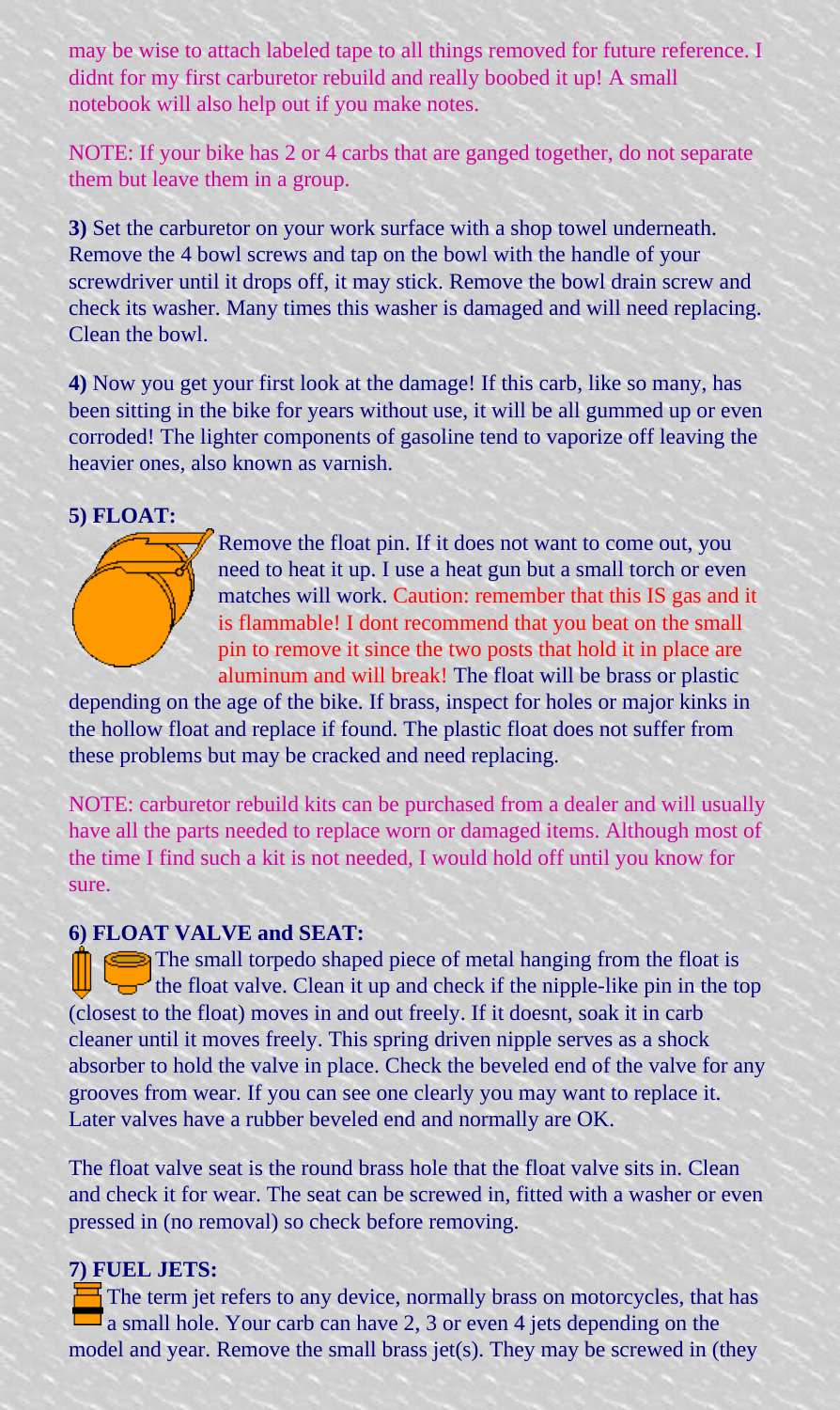have a hex shape top) or pressed in (round top shown above). The pressed in type normally has a small leaf spring holding it in. Caution: all brass parts can be damaged easily with force! Soak these jets in carb cleaner and make sure the jet is clear. Forcing something hard through the small jet hole can cause damage to the hole. If needed use a soft material like a toothpick. Each jet will be marked with a number, check it against the manual.

NOTE:check your manual to see if the jets are of the right number

#### **8) JET HOLDER:**

ö

ö

ö

Underneath the jets are brass tubes called jet holders. They make sure the jet is in the proper position and

allow air to mix with the fuel. Flip over the carb and press on the two holder ends with a wood dowel rod to remove them. Soak these in carb cleaner and make sure all openings are clear.

#### **9) PILOT (SLOW) JET:**

There will be one final jet in this area, the pilot or slow jet. This jet controls the fuel while the bike is idling and is normally in the worst condition. It can be found under a rubber plug and has a slotted head that can be screwed out. This baby has to be super clean! Soak it and blow compressed air through it until clear. PROBLEM: the pilot jet wont open up! This happens a lot and can be troublesome. You have two options; 1) buy a new one or 2) buy a carb jet cleaning set (offered in Dennis Kirks Catalog). The cleaning set is actually a set of small wires that can be used to push through the jet carefully. The other thing that can be used is a guitar string, sorry I dont remember which one.

## **10) AIR SCREW:**

On the side of the carb, sometimes the bottom, the air screw can be found. Gently screw the air screw in and note how many turns it takes  $\phi$  to gently bottom out. This information may be helpful later. The air  $\bullet$  screw works with the pilot jet to supply low idle mixture to the engine. Remove it and watch out for a spring, metal washer and rubber washer. Make sure it is clean.

#### **11) THROTTLE SLIDE:**

The throttle slide is the main device to determine the amount of fuel the engine receives. If you have a CV carb, remove the 4 screws on the top of the carb and remove the throttle slide. Inspect the rubber

diaphragm for tears and clean the slide with carb cleaner. Any tears in the rubber warrants a new slide. Clean and inspect the needle extending from the bottom of the slide. It should show no grooves or nicks. This needle fits into the main jet holder sometimes called the needle jet found in the bottom of the throat of the carb.

If you have a slide carb, go back to the bike and inspect the throttle slide still hanging from the cable. Clean it and the needle. Place both back in the carb and check to see that the slide moves freely and has no hangups. If it does, clean again with 0000 steel wool. Clean and check the inner wall of the carb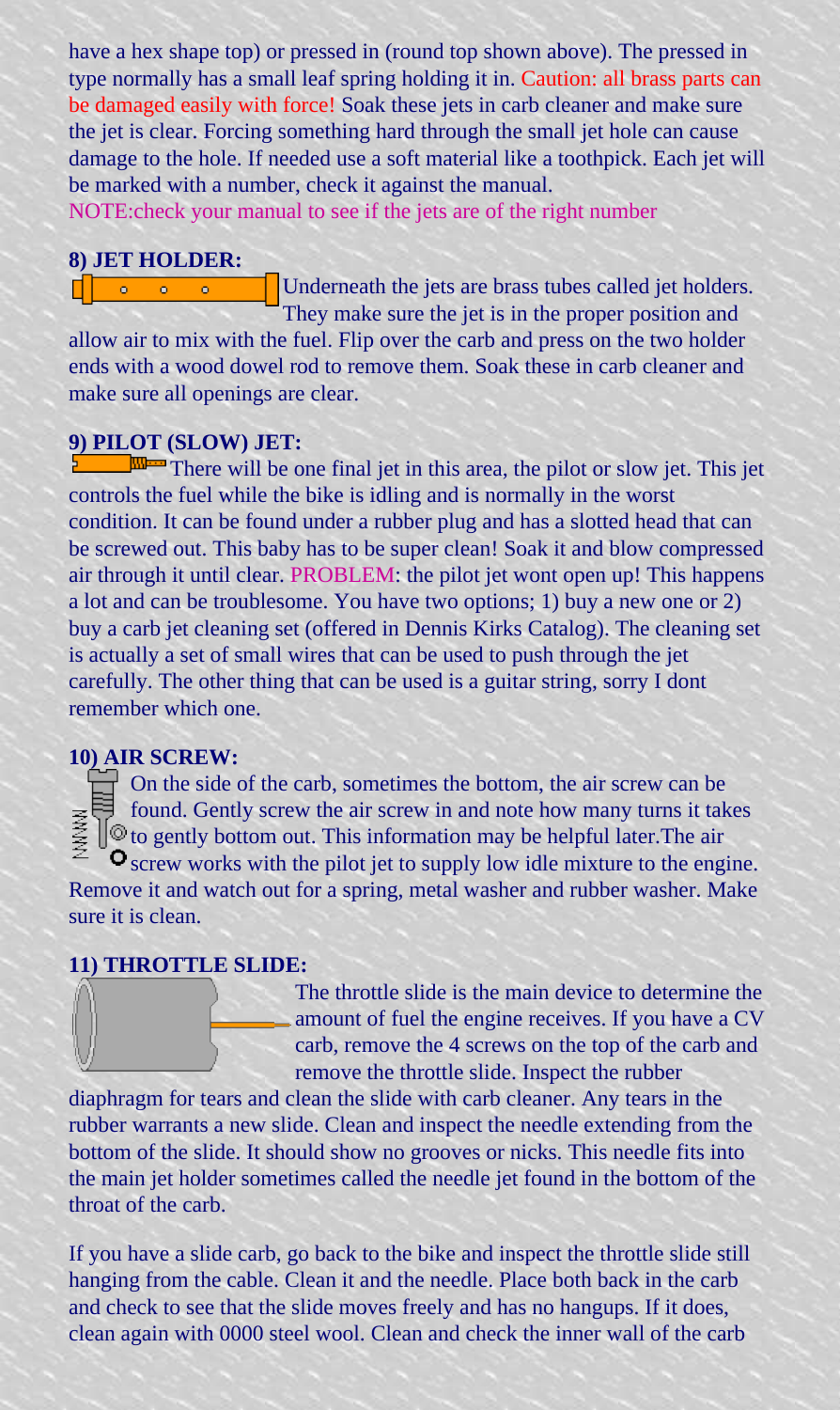#### **12) MAIN BODY:**

You now have to clear out all of the fuel and air passeges that tunnel through the main body of the carb. Spray carb cleaner into all holes and passegeways that you can find (place the oil drip pan under the carb to catch the overflow). Now blow compressed air into the same holes to ensure that they are clear. If one does not blow clear it may be a dead end, there are several. If one is clogged there is little to do but soak and blow since most of the channels make right angle turns and pushing through a wire is not possible. NOTE: some people will soak the entire main body in a solvent at this time. Caution: if you do soak the unit make sure the solvent will not damage the aluminum body.

#### **13) FINAL CHECK and ASSEMBLY:**

Clean the outside of the carb body with carb cleaner and a toothbrush. If all passeges are clear, all jets, valves, holders and slide are clean, reassemble the carb.

#### Points of interest:

- a) make sure the gasget for the CV slide diaphragm is in its proper groove
- b) the jet holders are pushed fully in and seated
- c) the jets are firmly in place and the pilot jet is screwed in
- d) spring, washer and rubber washer for the air screw are in place
- e) the bowl gasket is in place

#### **14) ADJUSTMENTS:**

If you have a brass float, set it to the specs in the manual. Set the air screw to the number of turns also stated in the manual. If the air screw turn value is not available, use the number you noted when taking it out. On the slide carbs there is an idle set screw on the side of the carb. Set it so it just touches the slide.

## **Theory of use:**



When the pistons of the engine move downward, they draw in air. This air is pulled through the throat of the carb and causes a drop in pressure. This drop causes the fuel to be drawn upward through the jet like a straw. When at idle, the main jet is closed by the needle hanging from the slide and supplies no fuel.

Instead the drop in pressure causes the fuel to be drawn up through the tiny pilot jet. Since the jet is a set diameter it will only allow a set amount of fuel and thus a set idle. The air screw allows air to be mixed with this fuel and can change the idle speed slightly. The final idle adjustment comes from the butterfly valve (CV) or throttle slide position. Adjusting these devices

also.